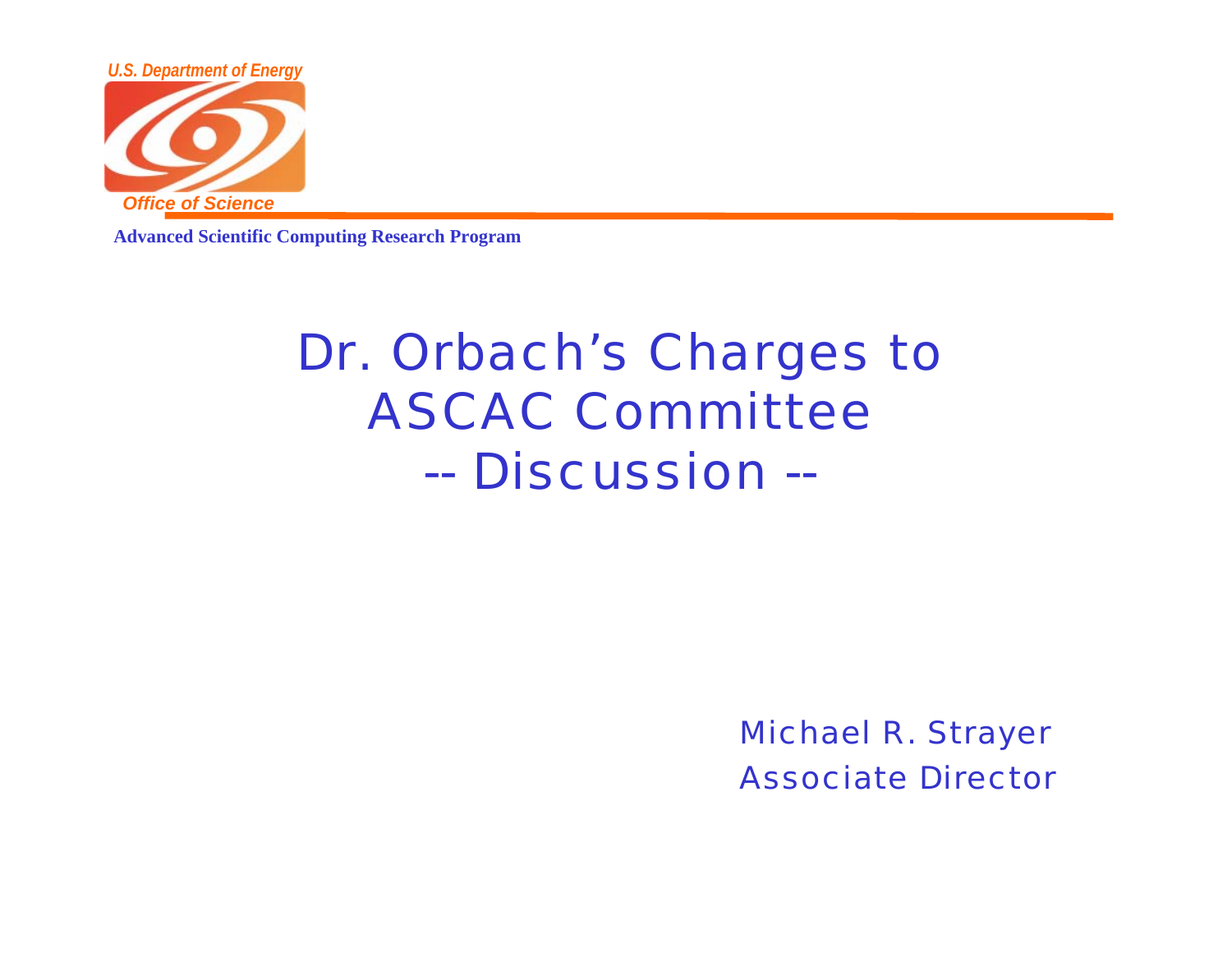

## Joint ASCAC-BERAC Panel **Charge**

**Advanced Scientific Computing Research Program**

- • Convene a Joint-panel with the Biological and Environmental Research Advisory Committee (BERAC) to investigate barriers or bottlenecks to achieving successful outcomes of complementary investments specifically in climate modeling by ASCR and BER. The Joint-panel should
	- – Identify the key computational and information technology obstacles to advancing computational science and improving climate change projections using state-of-art the coupled climate models.
	- – Examine the computational, software, data management, networking and collaboration technology requirements of BER's Climate Change Research Program (CCRP).
	- – Consider the climate community's needs with respect to computational, storage and networking resources provided by ASCR Leadership Computing facilities, NERSC, ESnet and SciDAC. Also consider collaboration tools, efficient access to observation and climate data archives and long term support of software.
	- Examine how progress on the climate and Earth systems modeling component of CCRP could be accelerated through targeted investments in applied mathematics, computer science and computational climate science.
- • Due Dates
	- –Full Report: November 2007 ASCAC meeting